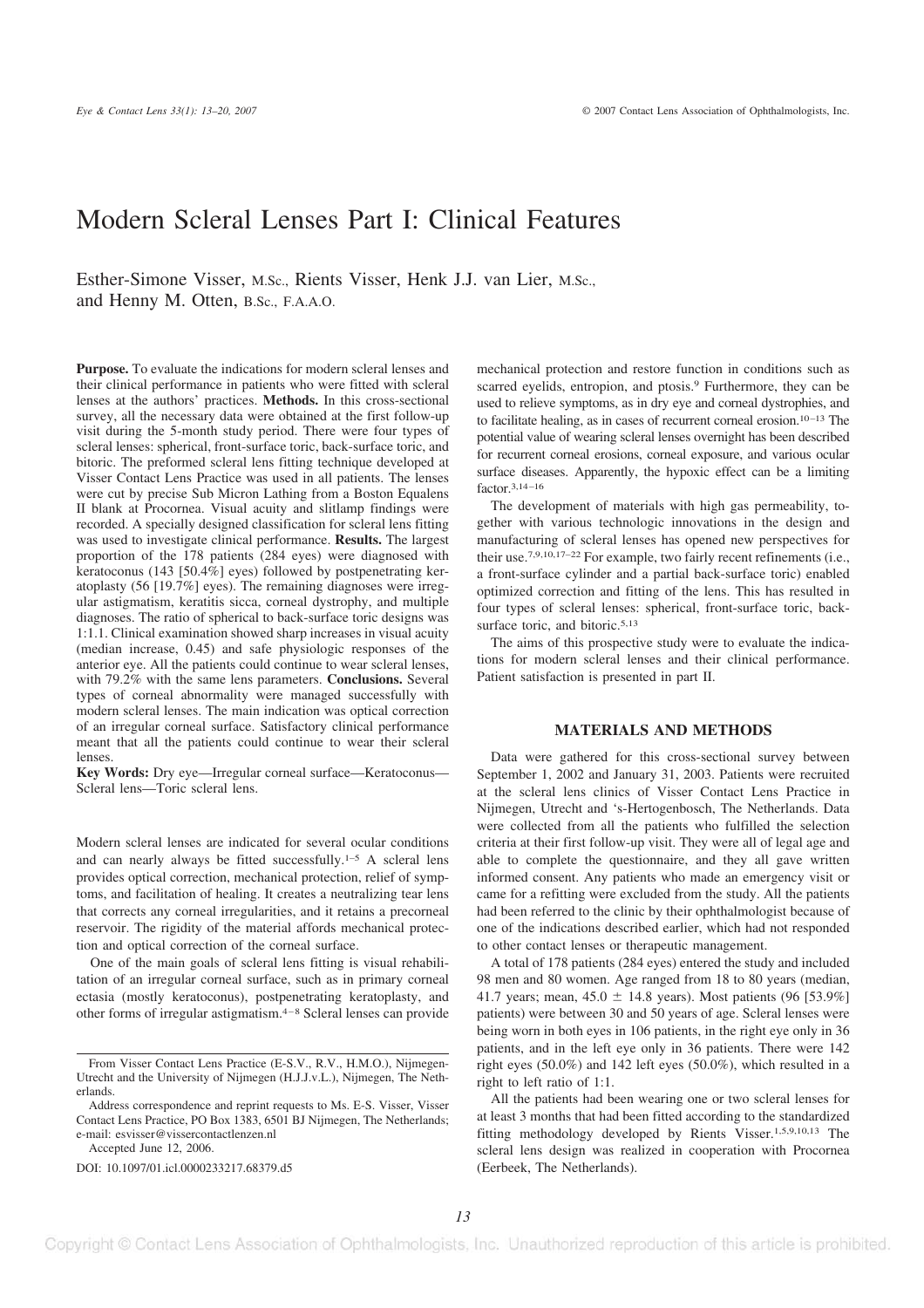

**FIG. 1.** Schematic design of the scleral lens.

The scleral lenses were manufactured at Procornea by precise Sub Micron Lathing from Boston Equalens II blanks (Polymer Technology, Wilmington, MA) of 27 mm in diameter and 13 mm in thickness. They were made of fluorosilicone acrylate copolymer (itaflurofocon B) manufactured by the Polymer Technology Corporation, Bausch & Lomb. The Dk was listed as  $85 \times 10^{-11}$  cm<sup>3</sup>  $O_2$  (cm/ [(sec)(cm<sup>2</sup>)(mm Hg)]) at 35°C (International Organization for Standardization [ISO]/Fatt method). The center thickness of a –3.00 diopter scleral lens was 0.50 mm.

The scleral lens types applied to the patients included 128 spherical scleral lenses (45.1%), five front-surface toric scleral lenses (1.8%), 71 back-surface toric lenses (25.0%), and 80 bitoric scleral lenses (28.2%). This resulted in a 1:1.1 ratio of backsurface spherical designs (spherical and front-surface toric) to back-surface toric designs (back-surface toric and bitoric).

During the empirical fitting procedure, the cornea and sclera were evaluated to select a trial lens. Then, several parameters were determined for the definitive lens on the basis of the trial lens: power, total diameter (range, 18.0–25.0 mm in 0.5-mm steps), scleral radius (range, 11.75–15.0 mm in 0.25-mm steps), central radius (range, 6.60–9.00 mm in 0.30-mm steps), and sagittal depth (range, 3.57–5.37 mm in 0.10-mm steps) (Fig. 1). An optional parameter was a blanching offset (range, 0.1–0.6 mm in 0.1-mm steps). In case of back-surface toric designs, the haptic back surface was toric, with a toricity of 0.8 mm. The fitting was based on resting the lens on the external sclera and vaulting of the cornea and limbus (Fig. 2). To retain normal corneal physiology, a constant tear flow was required. The ideal lens was characterized by a well-balanced haptic bearing, gentle movement of the lens by pushup testing, approximately 0.25 mm of corneal clearance, and 0.05 to 0.10 mm limbal clearance.

The lenses were being worn on a daily basis. Lens care consisted of cleaning, wetting, and disinfecting with standard rigid gaspermeable lens solution systems. Before insertion, the lenses were rinsed and filled with unpreserved saline.

Patient data included date of birth, sex, diagnosis, indication for scleral lenses, scleral lens type, front-surface cylinder, dispensing



**FIG. 2.** Resting of the scleral lens on the external sclera and vaulting of the cornea and limbus.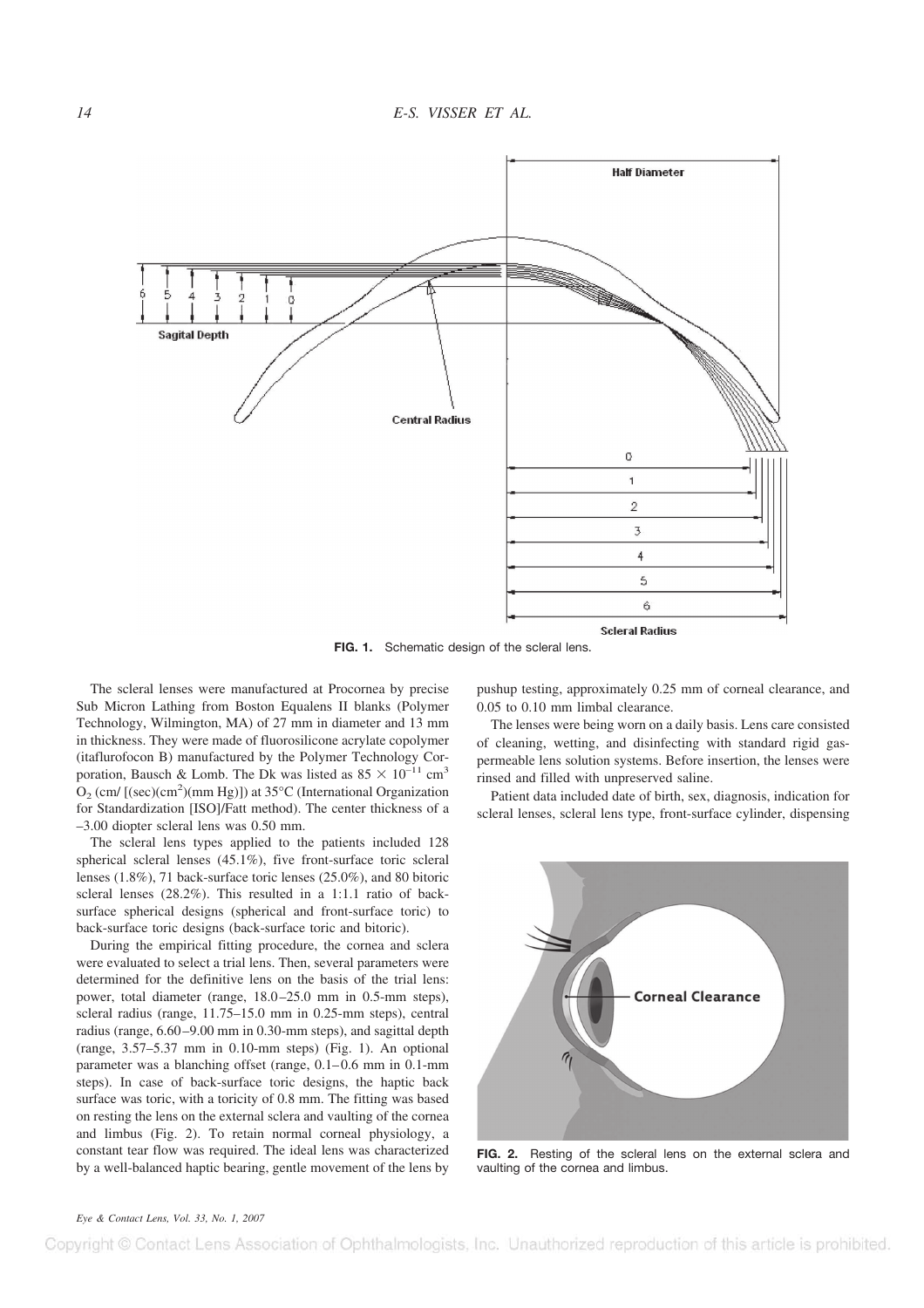| <i>Chappingation of Octoral Long Fighty</i> |                            |                                |                                              |                                                                                         |                                                                 |                                                                       |                                                                                    |  |  |  |
|---------------------------------------------|----------------------------|--------------------------------|----------------------------------------------|-----------------------------------------------------------------------------------------|-----------------------------------------------------------------|-----------------------------------------------------------------------|------------------------------------------------------------------------------------|--|--|--|
| <b>Fitting feature</b>                      | $-2$                       | $-1$                           | 0 (optimal)                                  |                                                                                         | 2                                                               | 3                                                                     | 4                                                                                  |  |  |  |
| Corneal<br>clearance                        | $<$ 0.1 mm                 | $\geq$ 0.1 mm to<br>$<$ 0.2 mm | 0.2 to 0.3 mm                                | $>0.3$ mm to<br>$\leq 0.5$ mm                                                           | $>0.5$ mm                                                       |                                                                       |                                                                                    |  |  |  |
| Limbal<br>clearance                         | Absent                     | $<$ 0.1 mm                     | Approximately<br>$0.1$ mm                    | $0.1$ mm to<br>$\leq$ 0.2 mm                                                            | $>0.2$ mm                                                       |                                                                       |                                                                                    |  |  |  |
| Scleral fit<br>(in primary<br>position)     | Circumcorneal<br>blanching | Segmented<br>blanching         | Optimal                                      | Increased edge<br>clearance.<br>acceptable                                              | Increased edge<br>clearance with<br>air bubble.<br>unacceptable |                                                                       |                                                                                    |  |  |  |
| Lens<br>movement                            | Reduced.<br>unacceptable   | Reduced.<br>acceptable         | Optimal                                      | Excessive.<br>acceptable                                                                | Excessive.<br>unacceptable                                      |                                                                       |                                                                                    |  |  |  |
| Trapped air<br>bubbles                      |                            |                                | Absent                                       | Slight, $<$ 2 mm in<br>diameter                                                         | Moderate, $>2$<br>mm to $<$ 4 mm<br>in diameter                 | Severe, $>4$ mm<br>in diameter                                        |                                                                                    |  |  |  |
| Front surface<br>wettability                |                            |                                | Smooth<br>uniformly<br>reflecting<br>surface | Coarse hazy<br>surface,<br>resolved with<br>blinking and<br>exacerbated<br>with staring | Stable, dry<br>(nonwetting)<br>area of some<br>magnitude        | Nonwettable lens<br>surface                                           |                                                                                    |  |  |  |
| Front surface<br>deposits                   |                            |                                | Absent                                       | Very slight, only<br>visible after<br>tear film drying                                  | Slight, visible<br>deposits easily<br>removed                   | Moderate, deposits<br>adherent and<br>unremovable                     | Severe, unremovable<br>deposits and<br>comfort affected                            |  |  |  |
| Back surface<br>deposits                    |                            |                                | Absent, clean<br>surface                     | Very slight, three<br>spots or<br>fewer of moving<br>particles                          | Slight, as many<br>as 10 spots of<br>moving<br>particles        | Moderate, three or<br>fewer nonmoving<br>deposits adherent<br>to lens | Severe, four or more<br>deposits adherent to<br>the lens or corneal<br>indentation |  |  |  |

**TABLE 1.** *Classification of Scleral Lens Fitting*

date, starting date of wearing the scleral lens, and starting date of current scleral lens type.

Visual acuity (VA) was measured and noted in decimal form with the scleral lens and with the best-corrected refraction without the scleral lens. The best-corrected refraction was determined by subjective refraction without any contact lens and was performed during the study visit. VA of less than 0.1 was indicated using the following steps: 1/300, 2/300, and 3/300 for hand motions at 1, 2, and 3 m. For finger counting at 1, 2, and 3 m, the VA steps were 1/60, 2/60, and 3/60. To convert Snellen VA to decimal VA, the numerator is divided by the denominator. Thus, the result 20/40 is equivalent to the decimal score of 0.50.

A classification for scleral lens fitting was developed to describe corneal clearance, limbal clearance, scleral fit, lens movement, trapped air bubbles, front surface wettability, front surface deposits, and back surface deposits (Table 1). The 1997 ISO 11980 for Ophthalmic Optics was used as a basis to classify scleral lens fitting and the slitlamp findings.

Slitlamp findings were recorded on the following 10 topics: epithelial edema, stromal edema, corneal infiltrates (epithelial infiltrates and presence of stromal infiltrates at grade 4), corneal vascularization, corneal staining with fluorescein, limbal hyperemia, bulbar conjunctival hyperemia, palpebral signs, anterior blepharitis, and posterior marginal blepharitis. In this study, the ISO standard was extended to include the latter two items. All the topics were classified on a five-point scale, with 0 for none, 1 for trace, 2 for mild, 3 for moderate, and 4 for severe. The investigators used a more detailed explanation to grade each topic. To differentiate scleral lens findings from existing findings before scleral lens wear or findings related to underlying disease, the investigator was asked to indicate whether a sign was related to the scleral lens.

Treatment outcome was recorded as one of the following options: continue, replace current lens, refit with scleral lens, discontinue wearing the scleral lens, and other.

Patient data were recorded on a case report form. The forms were checked for completeness within a few days of the follow-up visit.

Data were stored on a computer with the EPI-INFO package (public domain software). The file was locked after checking all the data and solving any queries. Then the file was transferred to the Statistical Analysis System (SAS) to perform inferences.

Groups were compared using the chi-square test for independence or the Fisher exact test in the case of categorical variables. Because none of the continuous variables turned out to be normally distributed (Shapiro–Wilk test for normality), these were characterized with distribution-free measures of location and dispersion and were analyzed with the Kruskal–Wallis test. When the result was significant, the Wilcoxon test was used to investigate which groups differed from each other.

Comparisons of continuous variables within subgroups (i.e., differences) were performed with the signed rank test. Only groups with more than five observations were entered for statistical testing. This meant that the spherical, the back-surface toric, and the bitoric lenses formed the main three lens types.

Because a considerable number of the points in the figure on VA with and without a scleral lens were equal, (i.e., the *x* and *y* variables had the same value in two or more patients or eyes), a small shift was made in the horizontal direction to show how many were equal.

All the tests were performed in a two-tailed manner, and *P* values of 0.05 or less were considered to be significant.

The study was approved by the Research and Ethical Committee of the City University, London, United Kingdom.

# **RESULTS**

## **Underlying Scleral Lens Indication**

Diagnoses were categorized into six main groups: keratoconus, postpenetrating keratoplasty, primary or secondary irregular astigmatism, keratitis sicca, corneal dystrophy, and multiple diagnoses

#### *Eye & Contact Lens, Vol. 33, No. 1, 2007*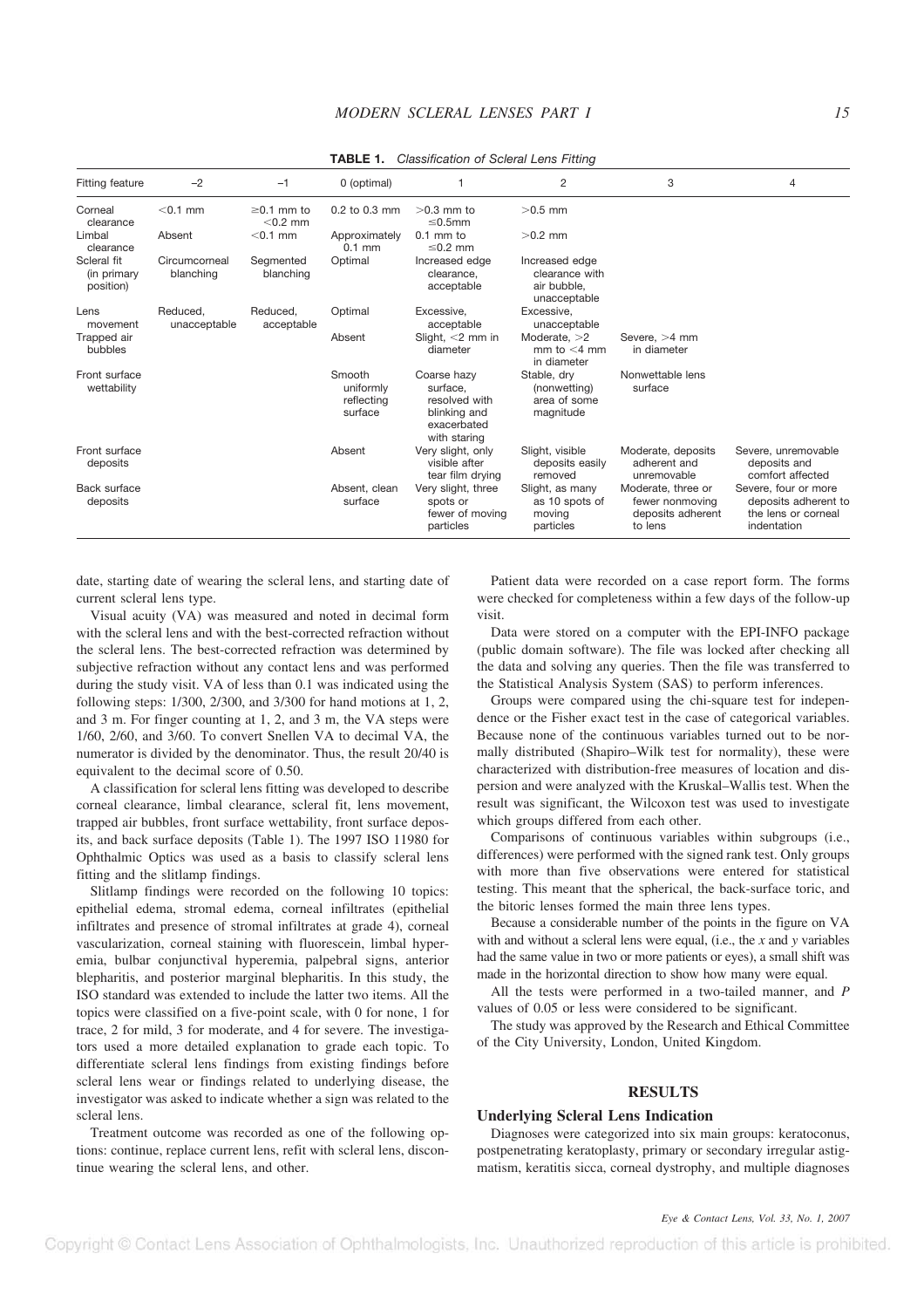| Diagnosis group                 | No. of eyes | Men $(%)$  | Women (%)  | <b>Minimum</b> | q1   | Median | q3   | Maximum |  |
|---------------------------------|-------------|------------|------------|----------------|------|--------|------|---------|--|
| Keratoconus                     | 143         | 84 (58.7)  | 59 (41.3)  | 18.2           | 31.0 | 37.5   | 43.1 | 67.4    |  |
| Postpenetrating<br>keratoplasty | 56          | 34 (60.7)  | 22 (39.3)  | 23.0           | 43.5 | 50.5   | 68.4 | 80.2    |  |
| Irregular<br>astigmatism        | 36          | 20(55.6)   | 16 (44.4)  | 21.0           | 35.8 | 41.3   | 55.8 | 79.9    |  |
| Keratitis sicca                 | 15          | 3(20.0)    | 12 (80.0)  | 32.5           | 40.7 | 52.4   | 69.6 | 78.9    |  |
| Corneal<br>dystrophy            | 10          | 5(50.0)    | 5(50.0)    | 45.6           | 59.3 | 66.2   | 74.6 | 76.3    |  |
| Multiple diagnoses              | 24          | 9(37.5)    | 15 (62.5)  | 23.3           | 34.3 | 45.1   | 55.5 | 67.9    |  |
| All eyes                        | 284         | 155 (54.6) | 129 (45.4) | 18.2           | 33.8 | 40.7   | 54.0 | 80.2    |  |

**TABLE 2.** *Diagnosis Groups, Gender, and Median Age in Years*

q1, first quartile; q3, third quartile.

(Table 2). A large proportion of the sample was diagnosed with keratoconus (143 [50.4%] eyes) followed by postpenetrating keratoplasty (56 [19.7%] eyes). Other forms of irregular corneal surface were categorized in the irregular astigmatism group, which included eyes with scars related to herpes simplex keratitis (eight eyes), other forms of keratitis (two eyes), trauma (five eyes), and irradiation (three eyes). The irregular astigmatism group also included six eyes in which the disorder was not further defined, seven eyes with pellucid marginal degeneration, two eyes with pterygium, and one eye with macula corneae. Primary keratitis sicca was seen in four eyes, neurotrophic keratitis in seven eyes, ocular cicatricial pemphigoid in two eyes, and Sjögren syndrome in two eyes. There were four types of corneal dystrophy: map-dotfingerprint (five eyes), Fuchs endothelial (two eyes), Reis–Bucklers (two eyes), and lattice (one eye).

Table 2 shows a predominance of men in the first three diagnosis groups. Age varied significantly among the diagnosis groups  $(P<0.001$ , Kruskal–Wallis test). Patients with keratoconus were younger, and patients who underwent penetrating keratoplasty or had keratitis sicca or corneal dystrophy were older than the other patients (Table 2).

Indications could be categorized into six main groups: visual correction alone, corneal protection, visual correction and ptosis neutralization, corneal protection and visual correction, visual correction and corneal vascularization suppression (after a soft contact lens), and visual correction and tear conservation. Visual correction alone (group 1) was by far the most common indication for scleral lens fitting in this sample and accounted for 249 (87.7%) eyes. The combination of corneal protection and visual



# VA with scleral lens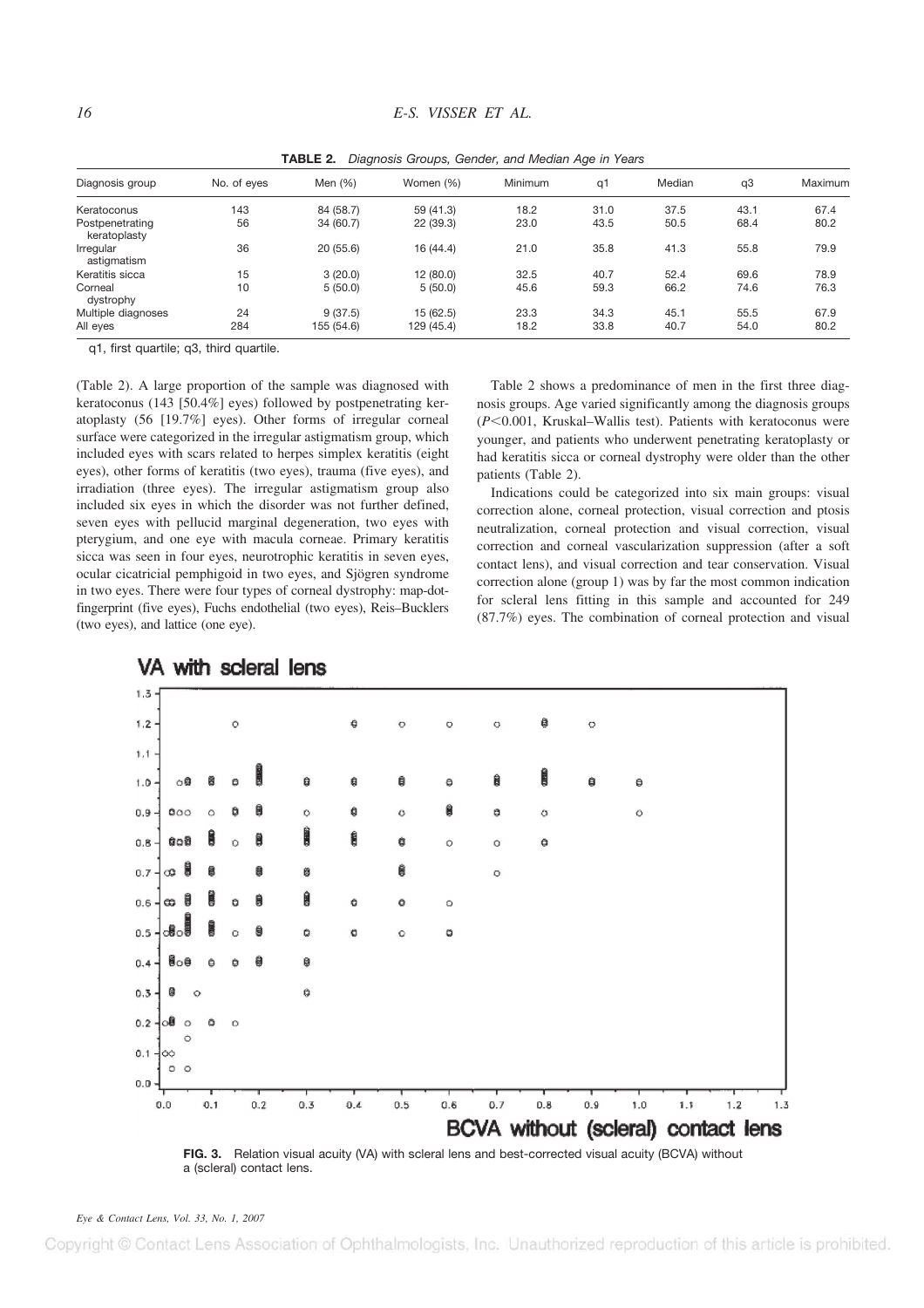| Fitting feature              | No. of lenses with<br>$-2$ value $(% )$ | No. of lenses with<br>$-1$ value $(% )$ | No. of lenses with<br>0 value $(\%)$ | No. of lenses with<br>1 value $(\%)$ | No. of lenses with<br>2 value $(\%)$ | No. of lenses with<br>$3$ value $(\%)$ | No. of lenses with<br>4 value $(\%)$ |
|------------------------------|-----------------------------------------|-----------------------------------------|--------------------------------------|--------------------------------------|--------------------------------------|----------------------------------------|--------------------------------------|
| Corneal clearance            | 14 (4.9%)                               | 58 (20.4%)                              | 163 (57.4%)                          | 48 (16.9%)                           | $1(0.4\%)$                           |                                        |                                      |
| Limbal clearance             | $7(2.4\%)$                              | 67 (23.6%)                              | 173 (60.9%)                          | 37 (13.0%)                           |                                      |                                        |                                      |
| Scleral fit                  | $1(0.4\%)$                              | 38 (13.4%)                              | 240 (84.5%)                          | $5(1.8\%)$                           |                                      |                                        |                                      |
| Lens movement                | $6(2.1\%)$                              | 59 (20.8%)                              | 206 (72.5%)                          | 13 (4.5%)                            |                                      |                                        |                                      |
| Trapped air<br>bubbles       |                                         |                                         | 257 (90.5%)                          | 23 (8.1%)                            | 2(0.7%)                              | 2(0.7%)                                |                                      |
| Front surface<br>wettability |                                         |                                         | 126 (44.4%)                          | 132 (46.5%)                          | 26 (9.2%)                            |                                        |                                      |
| Front surface<br>deposits    |                                         |                                         | 117 (41.2%)                          | 113 (39.8%)                          | 42 (14.8%)                           | 11 (3.9%)                              | $1(0.4\%)$                           |
| Back surface<br>deposits     |                                         |                                         | 136 (47.9%)                          | 108 (38.0%)                          | 33 (11.6%)                           | 6(2.1%)                                | $1(0.4\%)$                           |

**TABLE 3.** *Lens Fitting Features*

correction applied to 19 (6.7%) eyes, and fitting scleral lenses for other reasons applied to 16 (5.6%) eyes.

#### **Visual Acuity**

Median VA with scleral lenses was 0.7 and ranged from 0.05 to 1.2. The median best-corrected VA without a (scleral) contact lens was 0.2 (range, 0.003–1). There was a significant increase in VA with a scleral lens compared to the best-corrected VA without a (scleral) lens ( $P$ <0.001, signed rank test) (Fig. 3). The median increase in VA with a scleral lens was 0.45 and ranged from a decrease of 0.1 to an increase of 1.05.

The highest median increases were seen in eyes with keratoconus (0.50), postpenetrating keratoplasty (0.48), and irregular astigmatism (0.45). Corneal dystrophies showed a median increase of 0.43, followed by multiple diagnoses (0.35) and keratitis sicca (0.20). The level of VA increase differed significantly among the diagnosis groups  $(P=0.006$ , Kruskal–Wallis test). Eyes with keratoconus and those that underwent penetrating keratoplasty showed greater increases in VA than expected, whereas eyes with irregular astigmatism showed approximately the expected level. In the three remaining diagnosis groups, the increases were lower than expected.

The front-surface toric lens type showed the highest median VA increase (0.60) followed by the bitoric design (0.47) and the back-surface toric type (0.45). The spherical scleral lenses showed a median increase of 0.40. However, these differences were not significant.

In the 106 patients who were wearing scleral lenses in both eyes, the median binocular VA was 0.9 (range, 0.2–1.2). The median best-corrected VA without a (scleral) contact lens was 0.4 (range, 0.017–1.0). The median increase in binocular VA with scleral lenses was 0.4 and varied from a decrease of 0.1 to an increase of

1.05. These differences were significant  $(P<0.001$ , signed rank test).

#### **Scleral Lens Fitting Characteristics**

Most lenses had the optimal value (0) for corneal clearance, limbal clearance, scleral fit, and lens movement. When these values deviated from 0, more of the features had negative values than positive values (Table 3). Almost all the lenses were free from trapped air bubbles. Front surface wettability, front surface deposits, and back surface deposits were optimal or nearly optimal (with slight deviations) in most eyes.

#### **Side Effects**

In 75 (26.4%) eyes, no positive slitlamp findings were identified. This was indicated as "all negative." In 209 (73.6%) eyes, there were one or more positive slitlamp findings during the examination (Table 4). The lowest percentage of positive findings applied to corneal infiltrates (detected in 2.1% of the eyes) and the highest applied to bulbar conjunctival hyperemia (detected in 48.2% of the eyes).

Table 4 also shows the percentages and frequencies of positive lens-related findings. Corneal infiltrates, anterior blepharitis, and posterior marginal blepharitis were never found to be lens-related. Bulbar conjunctival hyperemia was lens-related in 20.8% of the eyes.

#### **Scleral Lens Specifications**

A front-surface cylinder had been incorporated into 85 frontsurface toric and bitoric scleral lenses. The median power of the cylinder was  $-1.00$  and ranged from  $-0.50$  to  $-2.50$ .

The median age of the scleral lenses evaluated in the study was 9.8 months (range, 3.1–53.2 months) (Table 5). The back-surface

| TABLE 4.<br>Slitlamp Findings and Relation to the Scleral Lens |             |                                     |                                                  |                                                      |  |  |  |  |
|----------------------------------------------------------------|-------------|-------------------------------------|--------------------------------------------------|------------------------------------------------------|--|--|--|--|
| Slitlamp finding                                               | No. of eyes | No. with grade 0<br>findings $(\%)$ | No. with grade 1-4<br>findings, lens-related (%) | No. with grade 1-4<br>findings, non-lens-related (%) |  |  |  |  |
| Epithelial edema                                               | 284         | 243 (85.6%)                         | 10 (3.5%)                                        | 31 (10.9%)                                           |  |  |  |  |
| Stromal edema                                                  | 284         | 248 (87.3%)                         | $9(3.2\%)$                                       | 27 (9.5%)                                            |  |  |  |  |
| Corneal infiltrates                                            | 284         | 278 (97.9%)                         | $0(0.0\%)$                                       | $6(2.1\%)$                                           |  |  |  |  |
| Corneal vascularization                                        | 284         | 232 (81.7%)                         | $3(1.1\%)$                                       | 49 (17.2%)                                           |  |  |  |  |
| Corneal staining                                               | 284         | 176 (62.0%)                         | 19 (6.7%)                                        | 89 (31.3%)                                           |  |  |  |  |
| Limbal hyperemia                                               | 284         | 243 (85.6%)                         | $6(2.1\%)$                                       | 35 (12.3%)                                           |  |  |  |  |
| Bulbar conjunctival hyperemia                                  | 284         | 147 (51.8%)                         | 59 (20.8%)                                       | 78 (27.5%)                                           |  |  |  |  |
| Palpebral signs                                                | 284         | 217 (76.4%)                         | 18 (6.3%)                                        | 49 (17.2%)                                           |  |  |  |  |
| Anterior blepharitis                                           | 284         | 246 (86.6%)                         | $0(0.0\%)$                                       | 38 (13.4%)                                           |  |  |  |  |
| Posterior marginal blepharitis                                 | 284         | 253 (89.1%)                         | $0(0.0\%)$                                       | 31 (10.9%)                                           |  |  |  |  |

**TABLE 4.** *Slitlamp Findings and Relation to the Scleral Lens*

#### *Eye & Contact Lens, Vol. 33, No. 1, 2007*

Copyright © Contact Lens Association of Ophthalmologists, Inc. Unauthorized reproduction of this article is prohibited.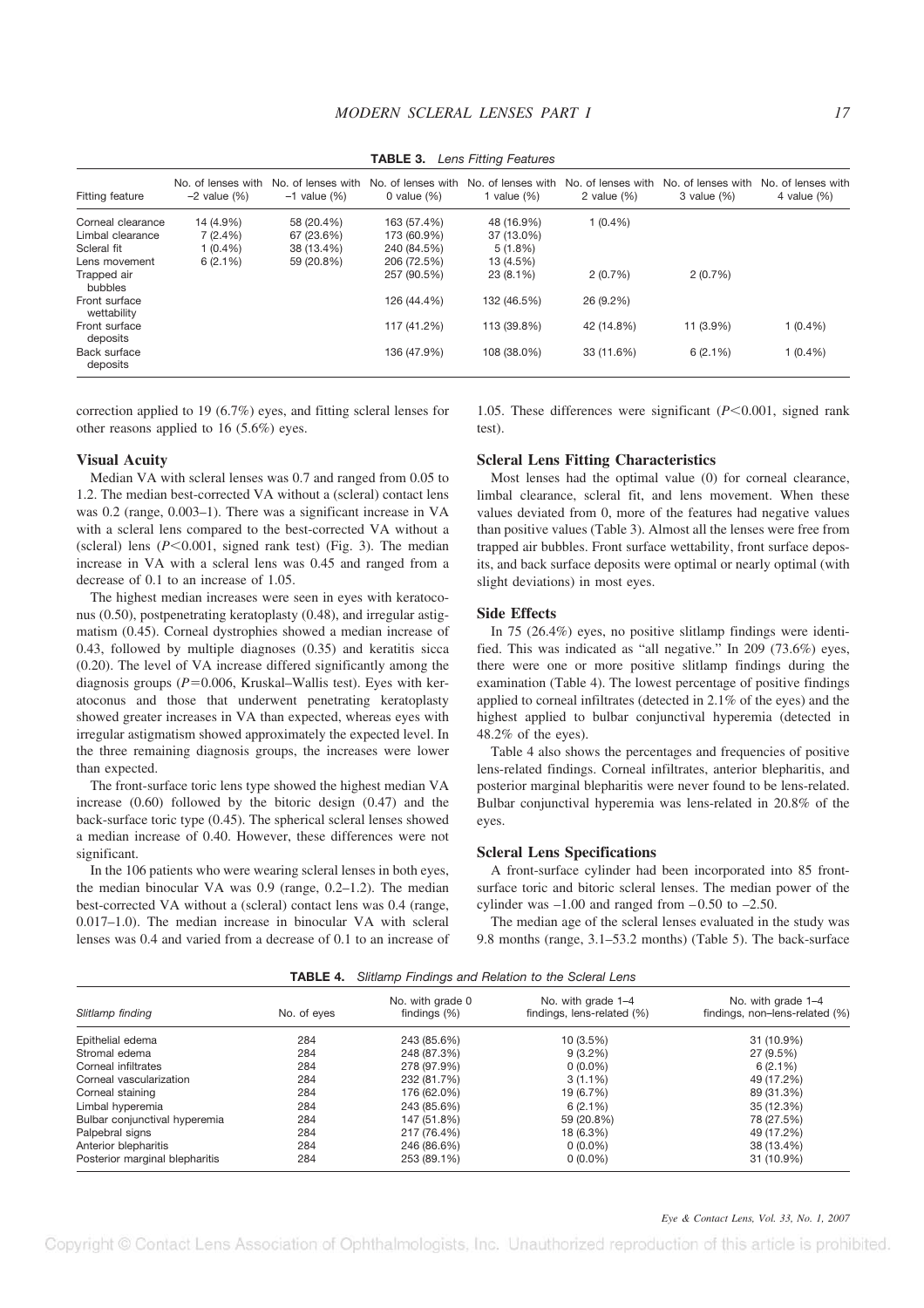Scleral lens type No. of<br>eyes Minimum q1 Median q3 Maximum Spherical 128 4.4 13.4 17.7 25.5 53.2 Front-surface toric 5 13.8 13.8 20.8 26.4 26.9 Back-surface toric 71 3.2 4.7 7.8 9.6 23.9 Bitoric 80 3.1 4.7 7.0 8.0 11.6 All types 284 3.1 6.6 9.8 17.6 53.2

**TABLE 5.** *Scleral Lens Age in Months*

q1, first quartile; q3, third quartile.

spherical designs were considerably older than the back-surface toric designs.

Significant differences in age were found among the scleral lenses ( $P$ <0.001, Kruskal–Wallis test). Spherical scleral lenses were significantly older than back-surface toric and bitoric scleral lenses (both *P*<0.001, Wilcoxon tests). There was a slight difference in age between the latter two groups  $(P=0.049)$  (Table 5).

#### **Patient Follow-up**

After the interview and examinations, the investigator assessed the performance of the scleral lens (i.e., the outcome of the visit) and made recommendations for the future. For 214 (75.4%) eyes, the plan was to continue to wear the same lens (continuation group). The plan for 11 (3.9%) eyes was to replace the existing lens with a lens with the same parameters (replacement group), and for 59 (20.8%) eyes, the plan was to fit a different scleral lens (i.e., to change the parameters [refit group]). No other options were recommended, such as discontinuing scleral lens wear.

The distribution of the outcomes was significantly different among the lens type groups ( $P < 0.001$ ,  $\chi^2$  test) (Table 6).

Nine of the replacements concerned spherical scleral lenses. In the patients with back-surface spherical designs, the age of the existing lens in the continuation group was significantly different from that in the replacement group  $(P=0.002,$  Wilcoxon test) (Table 7). This indicated that the scleral lenses that needed to be replaced were older than those in the patients who had been advised to continue wearing their lenses. No other differences could be shown.

There was no difference in the age of the existing lens or the increase in VA between the continuation group and the refit group. With the back-surface spherical designs, VA with the continuation lenses was significantly higher than that with the refit lenses  $(P=0.004$ , Wilcoxon test) (Table 8).

Separate comparisons of lens fitting features were also made on the spherical and toric designs between the continuation and refit groups. With the back-surface spherical designs, significant differences were found in corneal clearance, limbal clearance, lens movement, and front surface deposits. With the back-surface toric designs, significant differences were found in corneal clearance and back surface deposits. Nonoptimal values of the fitting features resulted more frequently to the recommendation to refit the lens.

**TABLE 6.** *Outcome for Each Scleral Lens Type*

| Scleral lens type                         | eves    |                           | No. of No. of plans for No. of plans for No. of plans<br>continuation (%) replacement (%) for refit (%) |                           |
|-------------------------------------------|---------|---------------------------|---------------------------------------------------------------------------------------------------------|---------------------------|
| Spherical                                 | 128     | 80 (62.5%)                | $9(7.0\%)$                                                                                              | 39 (30.5%)                |
| Front-surface toric<br>Back-surface toric | 5<br>71 | $3(60.0\%)$<br>62 (87.3%) | $0(0.0\%)$<br>2(2.8%)                                                                                   | $2(40.0\%)$<br>$7(9.9\%)$ |
| <b>Bitoric</b>                            | 80      | 69 (86.3%)                | $0(0.0\%)$                                                                                              | 11 (13.8%)                |

**TABLE 7.** *Lens Age of Back-Surface Spherical Designs*

| Outcome      | No. of<br>eves |      |      |      |      | Minimum q1 Median q3 Maximum value |       |
|--------------|----------------|------|------|------|------|------------------------------------|-------|
| Continuation | 83             | 4.4  | 12.1 | 16.8 | 23.5 | 53.2                               | 0.002 |
| Replacement  | 9              | 19.4 | 21.8 | 27.9 | 36.4 | 48.0                               |       |

q1, first quartile; q3, third quartile.

# **DISCUSSION**

# **Outcome**

Diagnoses were categorized into six main groups: keratoconus, postpenetrating keratoplasty, primary or secondary irregular astigmatism, keratitis sicca, corneal dystrophy, and multiple diagnoses. Patients with keratoconus formed the largest group (50.4%), followed by penetrating keratoplasty (19.7%), and other forms of irregular astigmatism (12.7%).

A shift from the application of back-surface spherical designs to back-surface toric designs was expressed in the distribution of these designs 1:1.1. This was not surprising because the experience of the authors is that most bulbi are toric. Unfortunately, no topographic measurements of the bulbus were available to investigate this statement.

Significant increases in monocular and binocular VA were found with a scleral lens compared to the best-corrected VA without a (scleral) lens.

The degree of increase in monocular VA was most marked in the eyes with keratoconus (median increase, 0.50) and those that underwent penetrating keratoplasty (median increase, 0.48).

Most scleral lenses showed optimal lens fitting characteristics, whereas the lens surface characteristics were optimal or nearly optimal in most lenses.

To show any side effects of wearing a scleral lens systematically, the slitlamp grading system was used. In 7 of the 10 assessed topics, the frequency of slitlamp signs was less than 20%, and positive findings were nearly always not lens-related. Bulbar conjunctival hyperemia formed an exception, because it was seen more frequently and considered to be lens-related in 20.8% of the eyes.

Nonoptimal values of the lens fitting characteristics and slitlamp grading formed a frequent reason for the recommendation to refit a lens. Refitting a scleral lens was advised in 59 (20.8%) eyes. The experience of the authors is that a proper lens fitting (e.g., a well-balanced haptic bearing, gentle movement of the lens with pushup testing, approximately 0.25 mm of corneal clearance, and 0.05 to 0.10 mm of limbal clearance) is essential to avoid complications.

All patients could continue wearing scleral lenses. Three quarters of the eyes continued to wear their existing scleral lenses. Replacement without any drastic changes in parameters occurred in 11 (3.9%) eyes. The back-surface spherical lenses that needed to be replaced were significantly older than those that could continue to be worn. This was not surprising, because in general, scleral lenses must be replaced after 2 or 3 years, depending on deposits

**TABLE 8.** *Visual Acuity With Back-Surface Spherical Designs*

| Outcome      | No. of<br>eves |      |      |      |      | Minimum q1 Median q3 Maximum | value |
|--------------|----------------|------|------|------|------|------------------------------|-------|
| Continuation | 83             | 0.05 | 0.60 | 0.80 | 0.90 | 1.00                         | 0.004 |
| Refit        | 41             | 0.10 | 0.40 | 0.50 | 0.80 | 1.00                         |       |

q1, first quartile; q3, third quartile.

*Eye & Contact Lens, Vol. 33, No. 1, 2007*

Copyright © Contact Lens Association of Ophthalmologists, Inc. Unauthorized reproduction of this article is prohibited.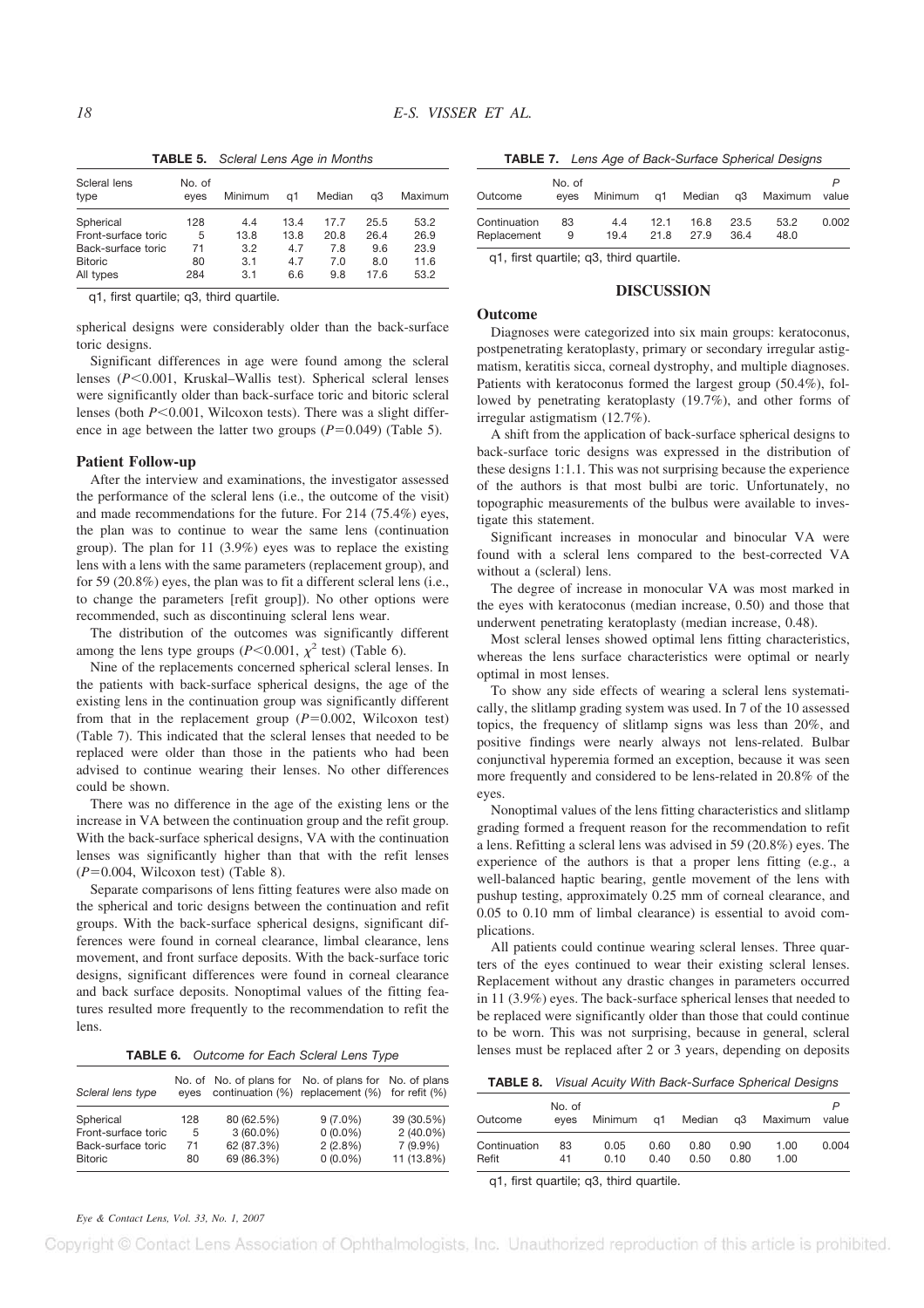and scratches on the lens surface, to guarantee the quality and oxygen permeability of the material. Lens age was a median of 9.8 months and ranged from 3.1 to 53.2 months.

When the underlying corneal topography changed, refitting was usually advised. This was normally the case in progressive anterior eye disorders, such as keratoconus. Many of the back-surface toric and bitoric scleral lenses had been fitted in the past year, which led to relatively new lenses. This was confirmed by the results. Spherical scleral lenses were significantly older than back-surface toric or bitoric scleral lenses.

# **Comparison With Previous Studies**

In the literature, various evaluation methods have led to different results on the performance of scleral lenses. Therefore, it is difficult to make direct comparisons between studies. Since the first successful application of gas-permeable scleral lenses by Ezekiel in 1983, several studies have been published.<sup>17</sup> The current results are compared to the nine most noteworthy and complete studies, when available and applicable. The study designs varied in size, diagnoses, definition of diagnoses, fitting methods, scleral lens types, materials, and so forth. The four largest studies on various diagnosis groups by Tan et al.,<sup>6</sup> Tan et al.,<sup>21</sup> Pullum and Buckley,<sup>7</sup> and Pullum et al.<sup>4</sup> were performed at the Moorfields Eye Hospital, United Kingdom, as was the smaller study by Foss et al.<sup>2</sup> The prospective Dutch study by Kok and Visser,<sup>10</sup> the retrospective Israeli study conducted by Segal et al.,<sup>23</sup> and the retrospective American study by Rosenthal and Croteau<sup>3</sup> also included various diagnosis groups. The study by Romero-Rangel et al.<sup>11</sup> was performed in the United States on one diagnosis group, namely ocular surface disease.

Compared to the other studies, the 178 patients in the current evaluation showed differences in age and sex distributions. There were relatively more women, with a male to female ratio of 1.2:1. Foss et al.<sup>2</sup> reported a ratio of 1.8:1. In the first and second parts of the study by Tan et al.,  $6.21$  the ratios were 1.6:1 and 1.7:1, respectively. In the two studies by Pullum et al.,<sup>4,7</sup> the ratios were 1.7:1 in both cases. In contrast, Kok and Visser,<sup>10</sup> Romero-Rangel et al.,<sup>11</sup> and Segal et al.<sup>23</sup> reported more female patients, with ratios of 1:1.3, 1:1.7, and 1:1.1, respectively.

The diagnoses included in the aforementioned studies were reflected in the ratios. There were more female patients when a large proportion of the eyes were diagnosed with a form of ocular surface disease, whereas there were more male patients with keratoconus or other forms of primary corneal ectasia and penetrating keratoplasty. Furthermore, Tan et al.<sup>6,21</sup> and Pullum et al.<sup>4,7</sup> reported the highest male-to-female ratios in patients with irregular astigmatism, keratoconus and penetrating keratoplasty; the ratio was lower in their ocular surface disease group. Table 2 shows the sex distribution per diagnosis group in the current study. The results were similar to those described in the earlier studies. Male predominance was seen in keratoconus, penetrating keratoplasty, and irregular astigmatism; female predominance was seen in keratitis sicca and corneal dystrophy.

The median age in this study was 41.7 years (mean, 45.0 years). The inclusion criteria admitted only patients between 18 and 80 years of age. In the previous studies, all ages were included. The mean age was used for comparison purposes, as most of the papers only mentioned this measure of central location. The mean age of 45 years in the current study was slightly higher than that in four other studies with various diagnosis groups: 42.9 years in Kok and

Visser,<sup>10</sup> 40.8 and 37.7 years in Tan et al.,<sup>6,21</sup> and 39.6 years in Segal et al.,<sup>23</sup> Pullum et al.<sup>4</sup> showed a peak at approximately 35 years. Romero-Rangel et al.<sup>11</sup> found a mean age of 44.6 in their patients with ocular surface disease. This was expressed in the current series by the significant variation in age between the diagnosis groups; patients with keratoconus were younger, whereas patients with penetrating keratoplasty, keratitis sicca, or corneal dystrophy were older than the other patients. An explanation for these results is that keratoconus occurs at an earlier age than the several forms of keratitis sicca and corneal dystrophy. Moreover, penetrating keratoplasty can be expected in older patients, because in many cases, the surgery was performed on patients with severe progression of keratoconus. This occurs during the course of the disease and thus at an older age.

Except for Foss et al.,<sup>2</sup> all the studies that included various diagnoses showed, in accordance to the current study, a predominance of deviant corneal topography.3,4,6,7,10,21,23 Not surprisingly, the main indication for scleral lens fitting in these studies was to improve VA. Percentages reported by Tan et al.,<sup>6</sup> by Tan et al.,<sup>21</sup> and in the current study were  $85.8\%$ ,  $80.3\%$ , and  $87.7\%$ , respectively. No details will be given on other subgroups, because they were too small.

Contrary to the current study, the British studies also contained aphakia and high myopia as diagnosis groups. The primary corneal ectasia percentage increased, whereas the percentage of aphakes and high myopes decreased over the years.4,7 It was striking that in comparison with the results of the current study, there were relatively more eyes with ocular surface disease in the reports by Kok and Visser<sup>10</sup> (keratitis sicca 31.9%), Foss et al.<sup>2</sup> (ocular surface disorders 45.5%), and Rosenthal and Croteau<sup>3</sup> (374 eyes with severe ocular surface disease of a total of 875 eyes).

The VA results of the current study were in line with those of other reports. Several studies showed sharp improvements in VA with scleral lenses. This study confirmed the best VA results in the group with deviant topography, in correspondence with other studies.3,4,6,7,10,21,23 Studies that included indications other than visual correction showed less pronounced improvement in VA in these groups. This was not surprising because this group primarily had a therapeutic indication for scleral lens fitting, namely corneal protection, tear conservation, or pain relief.

The greatest increases in VA were seen in the front-surface toric (median, 0.60) lens designs. The median increase was 0.47 for bitoric, 0.45 for back-surface toric, and 0.40 for spherical scleral lenses.

Other investigators studied their patients for a longer period than the current study did. This enabled them to study failure rates during a longer period. In a retrospective study, Tan et al.<sup>6</sup> found that 71% of the eyes could continue to wear the scleral lens, but the remainder reverted to alternative lens types or progressed to surgery. In another study on oxygen-permeable scleral lenses,<sup>21</sup> the authors found that eventually scleral lenses were unsuccessful in 8.0% of the eyes. Pullum and Buckley<sup>7</sup> described that 22% of their cases failed a scleral trial or stopped wearing their scleral lenses completely. A failure rate of 10.4% was reported by Segal et al.<sup>23</sup> In the most recent report by Pullum et al.,<sup>4</sup> the outcome in a total cohort of 1,003 patients (1,560 eyes) was that 808 eyes could continue to wear the scleral lenses, 56 eyes failed a trial, 42 eyes suspended wearing the lenses temporarily, 145 eyes stopped wearing the lenses, and 508 eyes had lenses in progress or a pending first follow-up visit.

#### *Eye & Contact Lens, Vol. 33, No. 1, 2007*